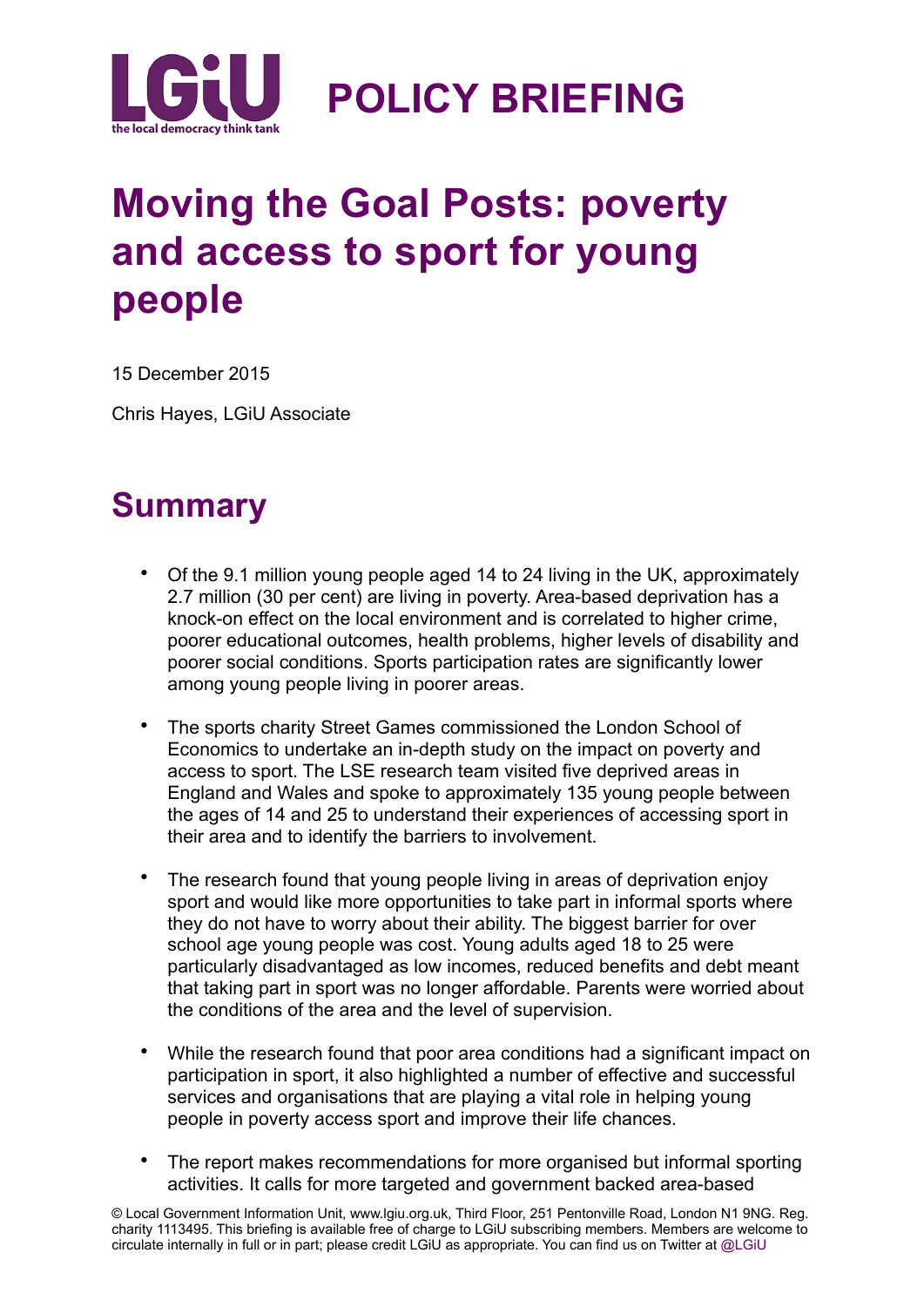

improvement programmes focussed on a wider set of social outcomes including employment, education, crime and housing.

• This policy briefing summarises the key findings and recommendations in the report, highlights some of the case studies in the report and comments on the role of local authorities in helping young people in poverty to access sport. The briefing will be of interest to councils and their local partners, and particularly to officers and members with an interest in sport, leisure, public health and physical activity.

### **Introduction**

Ahead of the launch of the Government's new strategy and framework for sport, the sports charity [Street Games](http://www.streetgames.org) has published the findings of an in-depth study on the impact of poverty on access to sport, produced by the London School of Economics Housing and Communities research department on behalf of the charity.

The report, *[Moving the Goal Posts: Poverty and Access to Sport for Young People](http://sticerd.lse.ac.uk/dps/case/cr/casereport95.pdf)*, found that young people in areas of poverty are significantly less likely to participate in sport because of the cost of taking part. An Executive Summary is available to download [HERE](http://sticerd.lse.ac.uk/dps/case/cr/casereport95_Executive_Summary.pdf).

With access to free and low cost sport ending when young people leave school or college, the research found that young adults aged 18 to 25 were particularly disadvantaged as low incomes and reduced benefits meant that taking part in sport was no longer affordable or a priority to them. "Leaving school is a cliff edge for sport and for general involvement in social activities and clubs," the report says. "Post school, social networks become looser and friends prefer "hanging out", drinking together, smoking and in many cases taking drugs."

The research found that young people like and enjoy sport and would like more opportunities to take part in informal sport without having to worry about their abilities, buy kits, take part in strict regimes or tie themselves in to a high level of commitment.

The findings were based on an in-depth analysis of sports participation in five areas of deprivation in England and Wales through interviews with young people, parents and professionals. The areas studied were: East Ham, London; Burngreave, Sheffield; St Paul's, Bristol; Gurnos, Merthyr Tydfil; and Lache, Chester.

In its recommendations the report calls for:

more organised but informal sporting activities;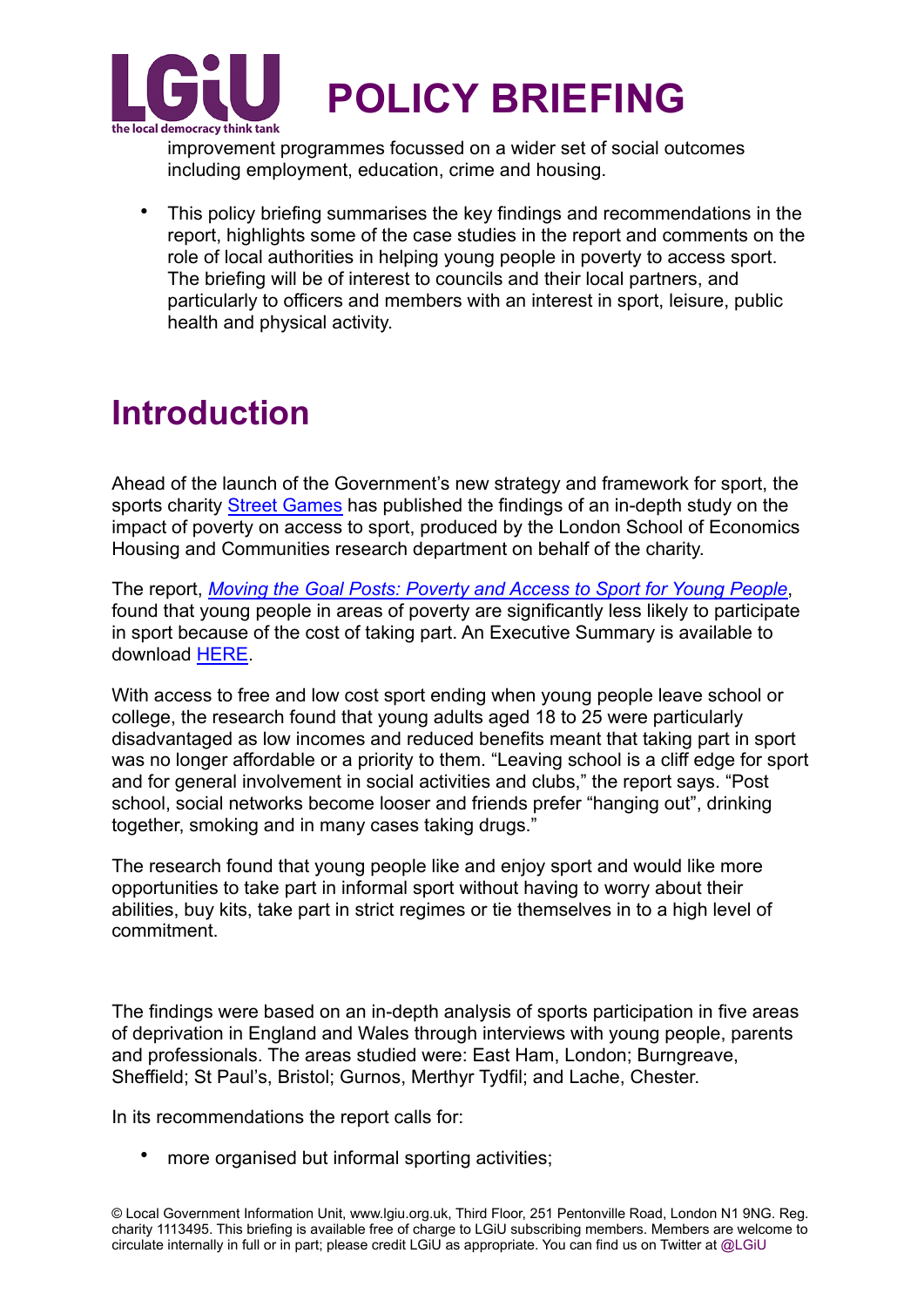

- targeted and government-backed area-based improvement programmes focussed on a wider set of social outcomes including employment, education, crime, and housing;
- closer supervision of parks and play areas to give parents more confidence in informal activities;
- specific activities for girls and boys, with alternatives to team sports and investment in 'solo' sports like jogging; and
- bite-size training opportunities to encourage more young people to get involved as volunteers as they get older.

This policy briefing summarises the key findings and recommendations in the report, highlights some of the case studies in the report and comments on the role of local authorities in helping young people in poverty to access sport.

### **Briefing in full**

#### **The impact of poverty on participation in sport**

The research is in many ways as much a study of young people's experiences of poverty as it is of their participation in sport, with a particular focus on the knock-on effects of area based and concentrated deprivation on the local environment and the experiences of young people and their families.

Under the Government's current measure of poverty (households with an income below 60 per cent of the UK's average), 1 in 6 of the population live in poverty (12.9 million). Of the 9.1 million young people aged 14-24 living in the UK, approximately 2.7 million, or 30 per cent, are living in poverty. There are a further 740,000 young people between 60 and 70 per cent of the UK median income who are likely to experience many of the challenges associated with poverty.

The report makes the important point that since young people in poverty have poorer physical and mental health outcomes than their more affluent peers, they are more likely to gain from the health benefits of regular participation in sport. However, sports participation rates are significantly lower among young people living in poorer areas. The latest [Active People Survey](http://www.sportengland.org/media-centre/news/2015/december/10/number-of-women-getting-active-goes-up-in-latest-sports-figures/) shows that 25.9 per cent of people in the lowest socio-economic groups play sport once a week. This compares to more affluent socio-economic groups where 39.1 per cent of people are now active. [Research by UK Active](http://www.ukactive.com/policy-insight/steps-to-solving-inactivity-report) meanwhile, found that 13 out of the 15 most inactive local authorities all sit in the 'most deprived' or 'more deprived' socio-economic quantiles. The most deprived areas are on average 33 per cent inactive compared to 25 per cent in the least deprived areas.

Promoting access to sport and physical activity in areas of concentrated deprivation is therefore both a key challenge for the Government, but also an opportunity to maximise the impact of sport and increase overall levels of physical activity.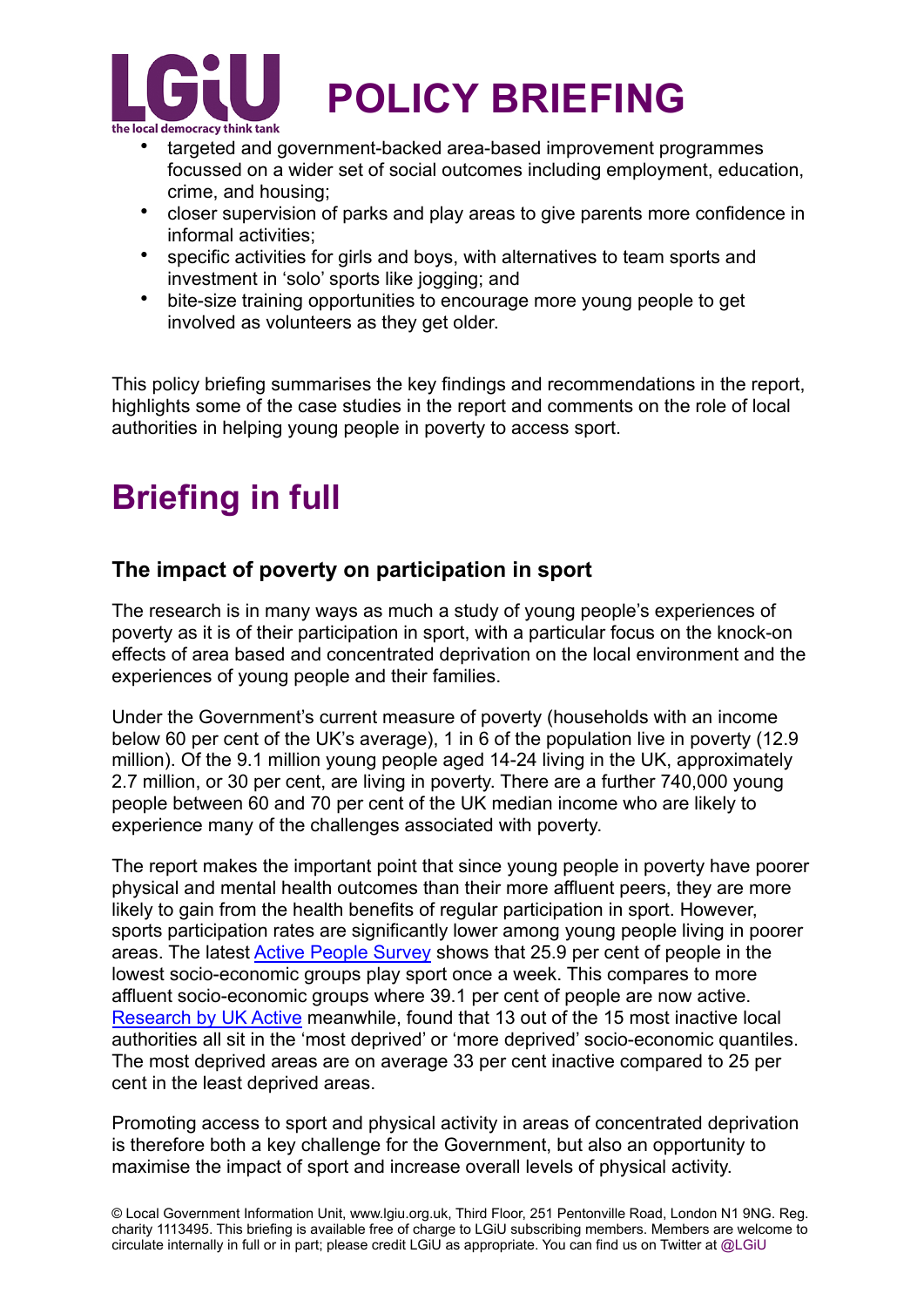

The report reviews a range of evidence from existing studies on the impact of concentrated poverty. The headline messages from the report's review of poverty in the UK are set out below:

- Area-based deprivation has a knock-on effect on the local environment and is correlated to higher crime, poorer educational outcomes, health problems, higher levels of disability and poorer social conditions.
- Poorer areas are usually dominated by rented housing and in particular social rented housing.
- The groups most affected by area-based deprivation are lone parent families, young single people from a poor background who have experienced family break up, ethnic minorities, low skilled workers, and young people and working age people over 50 who are not steady in work.
- Child poverty is heavily concentrated in the poorest areas.
- In-work poverty affects 6 million people and nearly two thirds of poor children live in working households with an income that is not enough to keep the family out of poverty.
- Those in poverty and in work are often on temporary, part-time or zero hours contracts while the price of living has increased.
- Concentrated poverty in particular areas limits the level of outdoor activity and is a barrier to young people accessing local facilities and clubs due to fear of trouble and peer pressures.
- Families on low incomes and affected by debt often makes the small costs of participation in sport unaffordable.
- Young adults aged 18-25 in areas of poverty who have started working rather than continue in further and higher education have been impacted by falling wages, reduced benefits, increased training costs and less job security. They no longer have access to free and low cost sport and leisure in school or access the facilities enjoyed by their peers at college or university.
- When young people in poverty do access sport and leisure it helps them develop confidence and motivation, social and team skills, and also motivates them to strive and succeed.

#### **Key Findings**

The LSE research team visited five deprived areas in England and Wales (East Ham, London; Burngreave, Sheffiled; St Paul's, Bristol; Gurnos, Merthyr Tydfil; and Lache, Chester) and spoke to approximately 135 young people between the ages of 14 and 25, local parents and key stakeholders to understand their experiences of accessing sport in their area and identify the barriers to involvement. The key findings are summarised below. Readers are encouraged to consult the full report to appreciate the richness of the comments received from the interviewees.

#### **Young People**

The research found that young people in poverty enjoy sport and outdoors activities and see the benefits for their physical and mental wellbeing, but would like to take part in more informal sports where they do not have to worry about their abilities or the structures and requirements of competitive sport or PE.

© Local Government Information Unit, www.lgiu.org.uk, Third Floor, 251 Pentonville Road, London N1 9NG. Reg. charity 1113495. This briefing is available free of charge to LGiU subscribing members. Members are welcome to circulate internally in full or in part; please credit LGiU as appropriate. You can find us on Twitter at @LGiU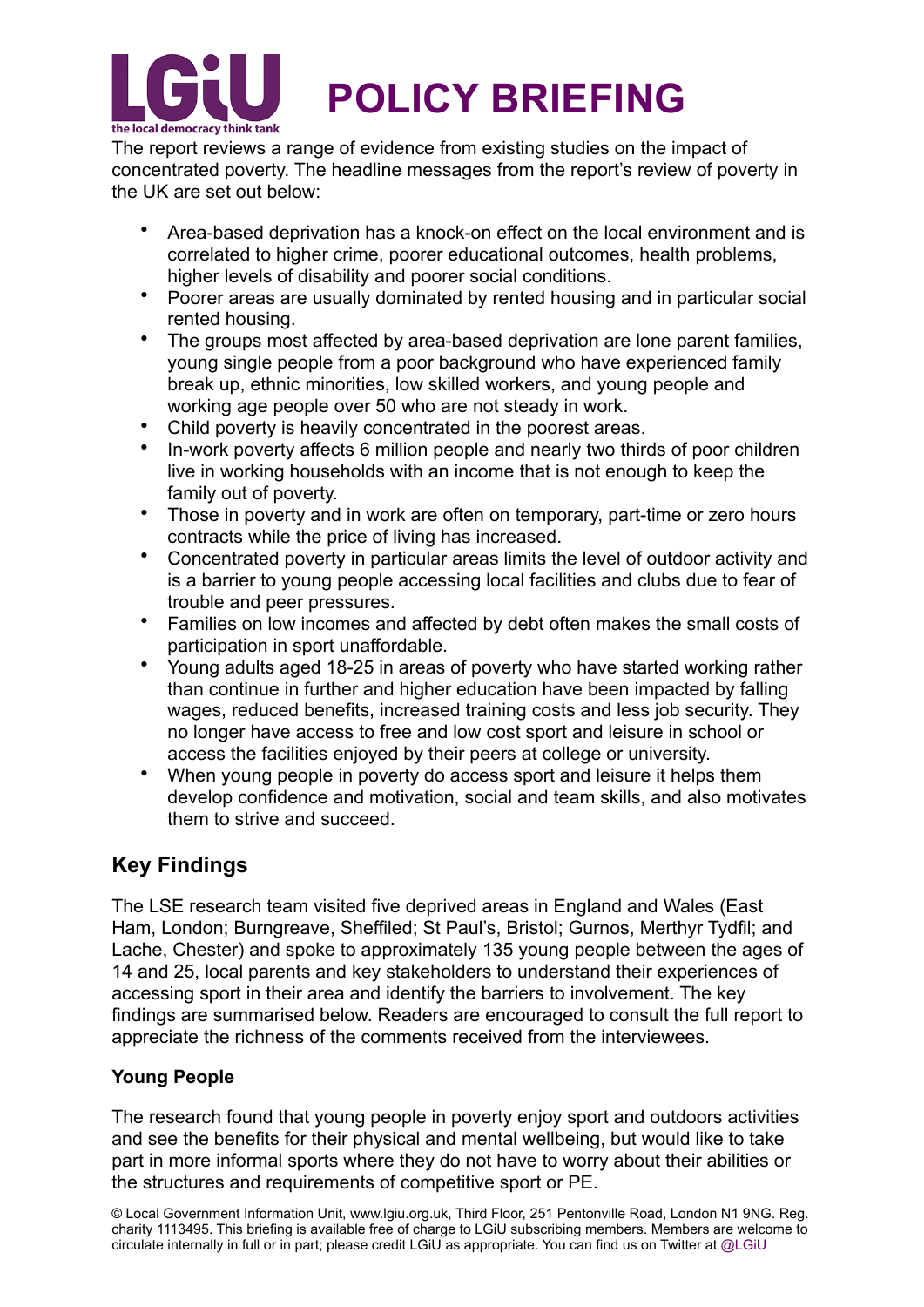

The provision of more organised, but informal sporting activities is a key recommendation in the report and the following quotes from youth workers interviewed as part of the research explain what is meant by informal sport well.

"In PE lessons at school, they have to change. People have issues around body confidence, and sometimes they won't be happy about what they're wearing. Parents and families may not be able to afford the latest trainers or branded shorts and tshirts. At our sessions they don't have to wear 'sports' gear. As long as they're wearing some kind of trainers, any jeans or tshirt or comfortable clothes are fine. They come already changed, or at most have sports clothes under their outer layer of clothing, so there are no concerns about that… It's a fairly relaxed session and they're free to come and go as they like. This informality just isn't practical at school."

Youth and Community Sports Manager, Community Links (Newham).

"We do all the normal sports […] but sometimes that's just not good enough when you're trying to get the young people who won't turn up to this stuff. We take a frisbee out on the streets, get them involved in a game, and then have some sort of added educational element. We usually hand out free condoms. Sport really is a great avenue to do this, but they wouldn't turn up to a football tournament at 7:30pm on a specific date. It has to be extremely informal. We go to them. They don't come to us."

Youth Worker, Forsynthia Youth Project (Methyr Tydfil, Gurnos):

The research acknowledged the important role that schools play in keeping young people active through free and low cost sports activities, as well as through extended school services. It was also found that good sport teachers, and other local leaders and volunteers offered valuable role models and could motivate young people to participate in sport.

Boys were found to look up to sporting role models, whereas girls were more worried about their image and figure. Girls favoured female-only activities whereas the young men preferred to play sport with their friends and other males. The most popular informal exercise for young men was informal football kickabout and the most popular exercise for young women was jogging. Girls said the social aspect of sport was important and would consider joining new activities if their friends went along with them. Girls felt that they were not treated equally by boys because of their gender.

The biggest barrier for over school age young people participating in sport was cost. They told the researchers that they like gyms and would go if it was not for the cost.

The research report described leaving school as a "cliff edge for sport and for general involvement in social activities and clubs." Young people who leave school no longer have access to the sports facilities that their peers enjoy and this coupled with the effects of poverty mean they are less likely to access sport. Lifestyle barriers kick in and the activities they report as their most common forms of leisure include "hanging out", drinking together, smoking and in many cases taking drugs. Older teenagers placed a high priority on working and job security. The research found that young parenting also acts as a limit on young people's involvement.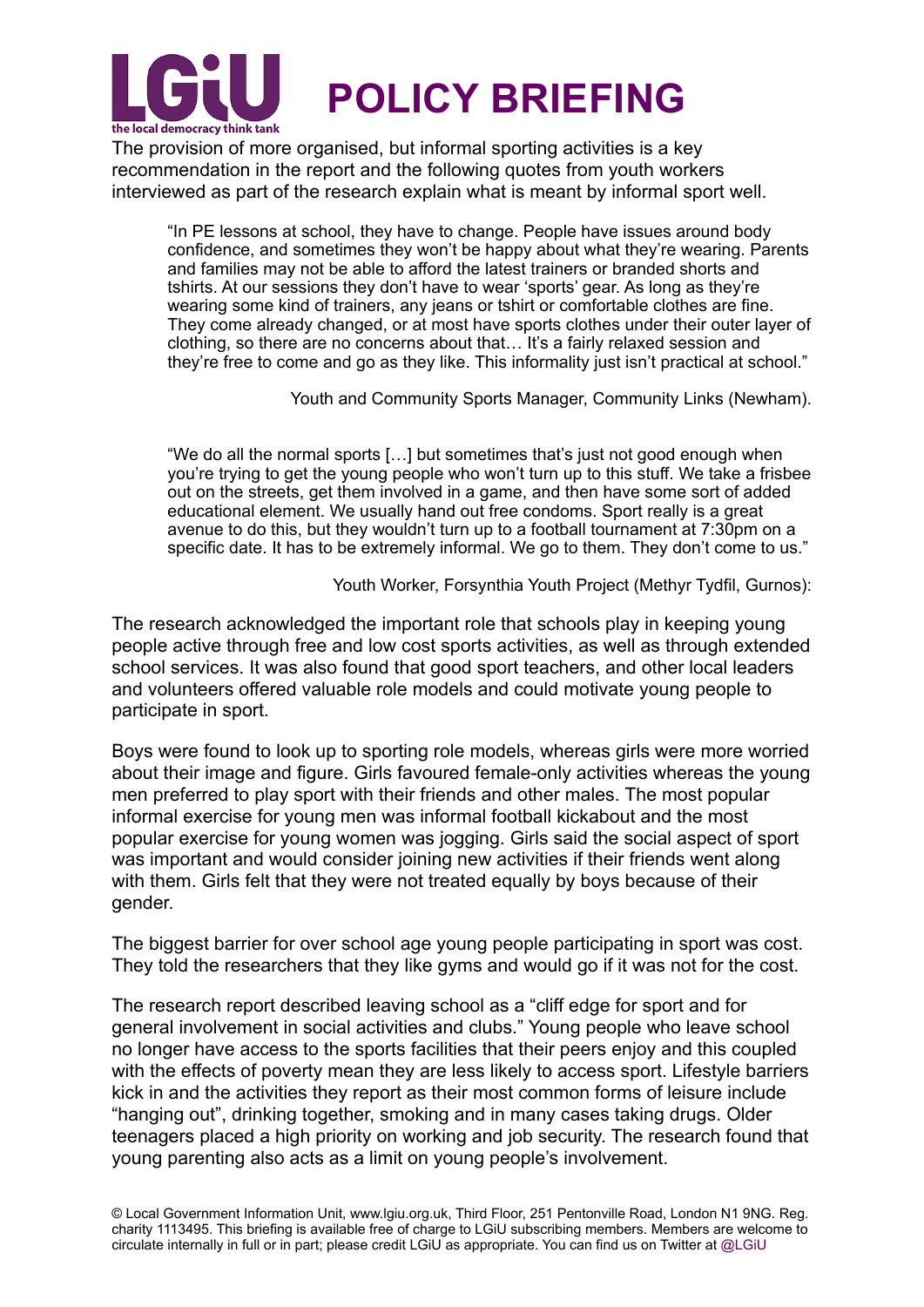

Youth clubs were found to play an important role in encouraging young people to take up volunteering in sport, which leads to them becoming active in informal and formal games.

#### **Parents**

The research found that parents had a number of worries and concerns that acted as a barrier to young people participating in sport. Parents worried about:

- area conditions and the level of supervision:
- clubs catering for a wide age band (they did not want younger children mixing with older children); and
- negative influences on their children.

"Parents are keen for their children to succeed both academically and through involvement in extracurricular activities," the report said. "They like their children being involved in sport and think it helps, but aren't always pro-active in organising things. Also they constantly worry about safety, peer pressure, older influences, drugs, etc."

Some parents expressed an interest in volunteering, but could not commit due to childcare responsibilities and irregular working hours. They are grateful when other parents take on organising roles in successful clubs.

#### **The local area**

The research team found that the biggest public service problem was a lack of supervision of parks open spaces and streets. "Open areas are not well maintained, and parents are fearful of letting their children use public spaces," the report said. The research also said that charges for leisure centres and sports facilities were too high for young adults over the age of 18.

The research found there was a stigma attached to large council estates as well as ethnically diverse city centres. Drugs, alcohol and anti-social behaviour were a common problem in the areas analysed. In some areas low level gang activity was deterring young people spending time outdoors and deterring parents for letting their children join informal street games.

The definition of local community was too narrow which limited young people's involvement. The report said: "If sports facilities, clubs and parks are even half a mile away, this may be considered too far, the wrong postcode, or threatening. Areabased activity within concentrated poverty areas is therefore extremely important."

There was also a general lack of awareness amongst young people of what sporting activities were available to them locally.

#### **Barriers to participation**

© Local Government Information Unit, www.lgiu.org.uk, Third Floor, 251 Pentonville Road, London N1 9NG. Reg. charity 1113495. This briefing is available free of charge to LGiU subscribing members. Members are welcome to circulate internally in full or in part; please credit LGiU as appropriate. You can find us on Twitter at @LGiU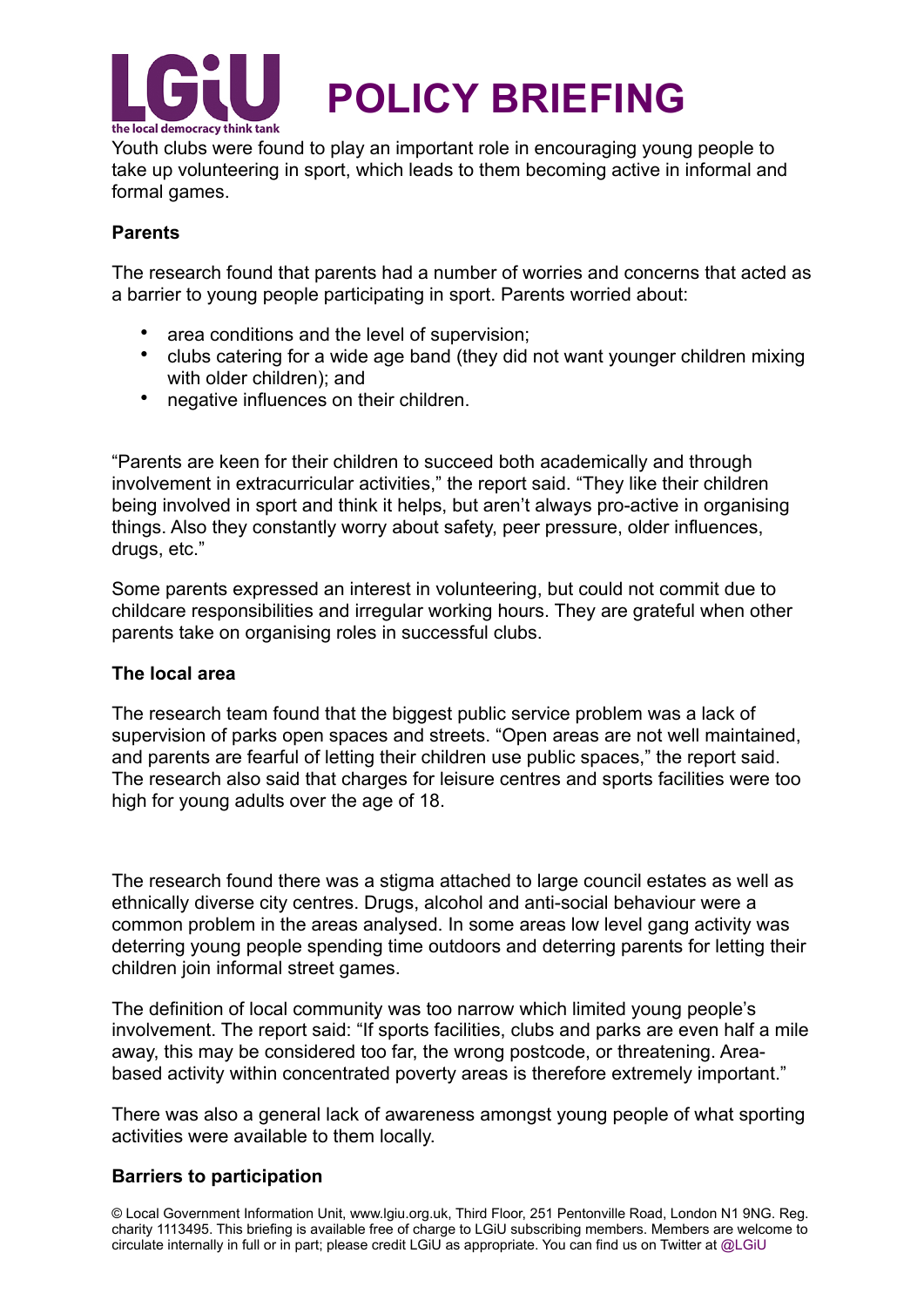

The report identifies three sets of barriers that prevent young people in deprived areas accessing sport:

- **Individual barriers:** peer influence; debt and cost; sports clubs being 'tool formal'; fear of judgement; fear of dropping out of if they feel they are not 'talented' or good enough; influence of parental support or lack of it; lack of role models; and boredom.
- **Community level barriers:** limited opportunities when young people leave school; nothing in their 'own patch'; perceptions of safety; drug use; a lack of awareness about what is available; and a lack of volunteers and community leaders.
- **Lifestyle barriers:** seeing friends and connecting on-line; hanging out with friends, girlfriends/boyfriends; not having local friends who want to do sport.

#### **Case studies**

While the research found that poor area conditions had a significant impact on participation in sport, it also highlighted a number of effective and successful initiatives, services and organisations that are playing a vital role in helping young people in poverty access sport and improve their life chances.

This briefing summarises some of these examples below to help local authority commissioners identify what works in promoting participation in sport in areas of poverty. LGiU would encourage readers with more time to consult the full report to appreciate the context of these interventions and the richness of the comments received from the young people, parents and professionals interacting with these services.

#### **Lache Football Club (Lache, Chester)**

The club has been successful at turning around the lives of young men, in particular football players who missed out on "going pro or semi pro". The club relies on local volunteers who give up their time and skills. The sessions are provided free so that anyone from Lache can participate. The Chairman of the club told the researchers that even charging £1 to £2 would see the numbers instantly drop. The club has therefore attracted young people who cannot afford anything else and do not attend other social activities.

#### **'Box fit' (Methyr Tydfil, Gurnos)**

**[Methyr Tydfil Youth Service](http://www.merthyr.gov.uk/resident/children-families/young-people-information-and-advice/)** has created a hub at a local secondary school to deliver sports sessions and is also working with a housing association to organise Street Games activities. There has been a positive response to female-only 'Box fit' sessions for girls aged 11 to 18 in which exercises are run in the dark with disco lighting. The informal style and social approach combined with minimal lighting to reduce self-consciousness has appealed to teenage girls.

#### **[Forsynthia Youth Project](http://www.philiplawrenceawards.net/projects/forsythia-youth-project/) (Methyr Tydfil, Gurnos)**

© Local Government Information Unit, www.lgiu.org.uk, Third Floor, 251 Pentonville Road, London N1 9NG. Reg. charity 1113495. This briefing is available free of charge to LGiU subscribing members. Members are welcome to circulate internally in full or in part; please credit LGiU as appropriate. You can find us on Twitter at @LGiU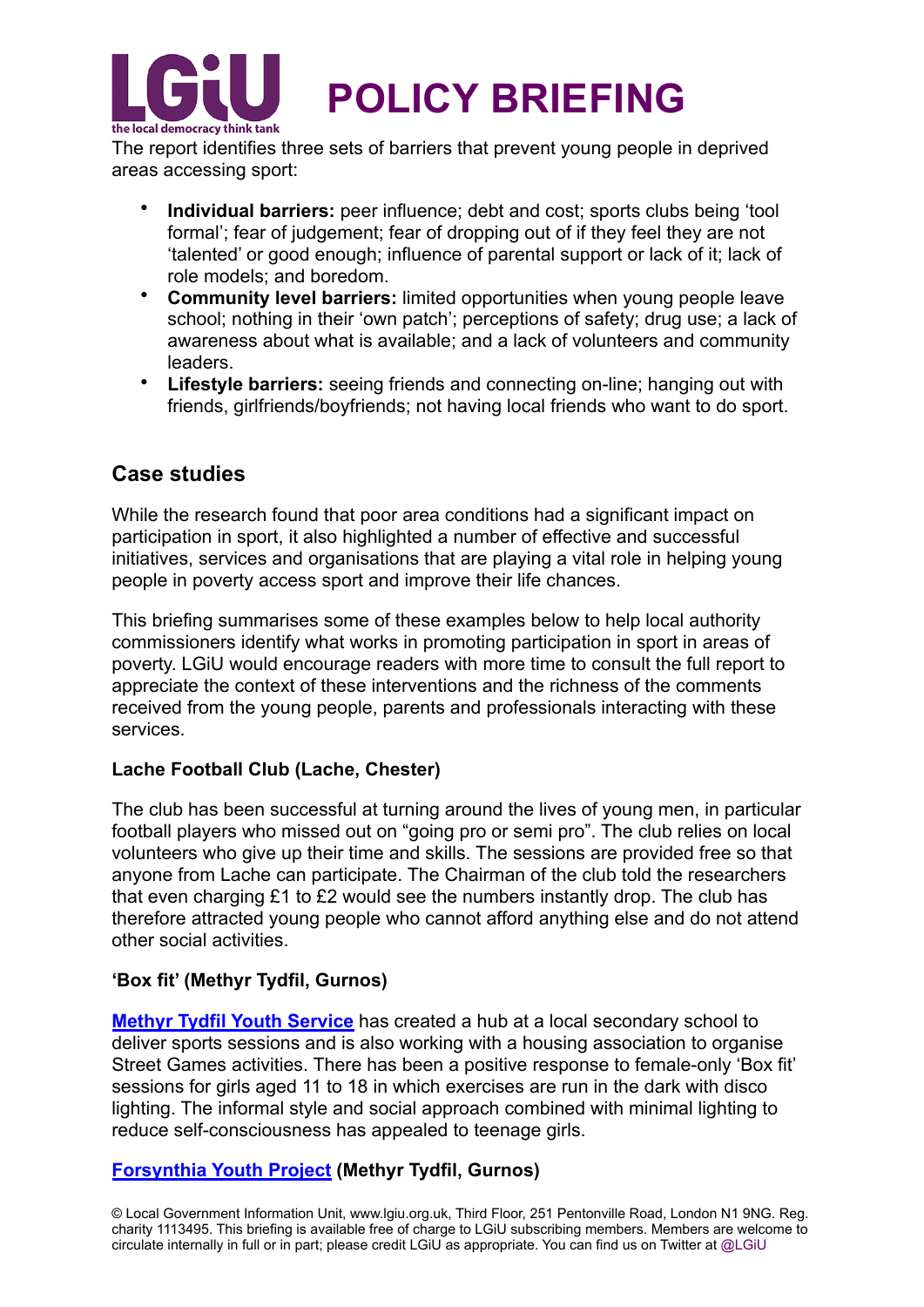

The youth centre offers somewhere to go for young people with behavioural and mental health problems. The success of the project is based on the provision of informal sport.

#### **[Full Circle Youth and Family Project](http://fullcircleproject.org.uk/)** (**St. Pauls, Bristol)**

A community-based resource centre that gives children and young people an opportunity to get away from their day to day environment and go on residential trips. Their activities have been effective at keeping young people off the streets and ensuring they have positive role models to look up to. Black and minority ethnic residents of St Pauls make up the majority of the service users. The youth project has had to cut back on provision and activities despite there being a greater need for services, and the staff are worried about the effects of future cuts.

#### **[Sheffield Futures](http://www.sheffieldfutures.org.uk/) (Sheffield)**

The charity supports young people and adults to achieve their full potential in learning, employment and life in general. Sheffield Futures has a unique model stemming from the Connexions service. The charity has community youth teams based in different areas of the city. They are a combination of city council representatives, police, health workers, prevention workers, counselling staff and Sheffield Futures staff. These teams aim to help young people stay in school, work and training and steer young people away from crime and anti-social behaviour. Providing activities at free and low cost, and having staff who understand the local area were identified as key success factors.

#### **[Every Child a Sports Person](http://www.activenewham.org.uk/newhams_every_child_a_sports_person) (Newham)**

The programme offers all year 7 young people in Newham a range of additional sports opportunities both within the curriculum and outside of school to support their personal development and build Community resilience. A key principle of the partnership is to facilitate closer working between schools and clubs as well as engaging with clubs to give them a wider target audience to potentially attract new members.

#### **[Community Links](http://www.community-links.org/) (Newham)**

A multipurpose charity that helps disadvantaged local people in Newham, now one of the UK's largest local charities. A range of sports activities are run for young people in which youth workers include sessions on sexual health and gang and gun crime awareness alongside regular activities such as playing pool. Much of the sports programmes' funding comes from corporate sponsors as local authority funding has reduced. Estate based work has been successful in building relationships of trust with families. Informality is again a key factor for success.

#### **Recommendations**

The research report makes five main recommendations: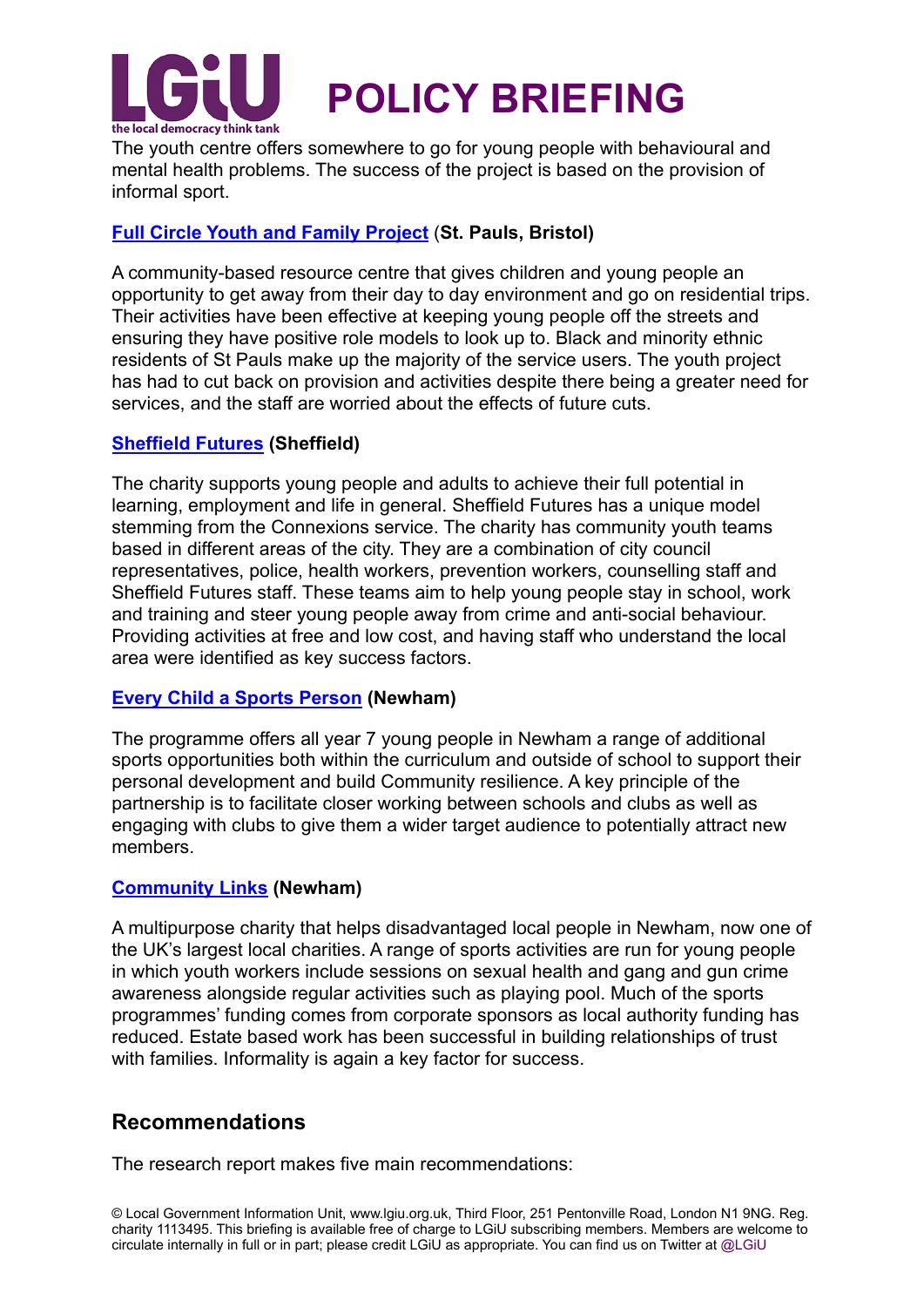

- 1. "Having **more organised but informal activities** would help many more young people become involved in physical activity. One of the big successes for the young people who are most disengaged and demotivated is to take them away for outdoor pursuits and residential sessions which have a transforming effect on their behaviour, attitude and motivation. The role that outdoor pursuits can play in helping the most troubled young people is currently undervalued."
- 2. **"Close supervision** of streets, parks, play areas, open spaces and clubs, is very important, particularly if informal sport is to take off and parents are to have confidence in activities, and young people themselves are going to get involved. Generally, they fear trouble and lack of supervision"
- 3. "There need to be **specific activities for girls**, and boys need to be directly motivated to get in to sport by making it less rigidly formal on a team basis. More effort needs to be invested in "solo" sports – jogging, cycling, swimming, skateboarding, walking - that lots of young people, male and female, enjoy, can do and talk about doing, but only like to do in social groups. These sports can be organised as group activities on an informal basis."
- 4. **"Training for sport** could be offered in shorter bites so that more young people can become volunteers and helpers as they get older. This could be a way of keeping them involved."
- 5. **"Targeted and government-backed area-based improvement programmes** to improve conditions make a measurable difference to all area problems – jobs, education, crime, housing, environment, social and community conditions. They should be urgently reinstated."

The report also commented on the "shrinking amount of outdoor space" for informal games, and suggested that unsupervised public spaces should be brought back under council management.

## **Comment**

The publication of *[Moving the Goalposts](http://sticerd.lse.ac.uk/dps/case/cr/casereport95.pdf)* is timely as the Government prepares to launch its new strategy and framework for sport, with Sport England following suit and revising its delivery framework in the New Year. The Government is expected to overhaul the way funding is distributed to grassroots sports bodies, creating a framework in which resources are better directed at increasing overall levels of physical activity and promoting life chances, rather than rewarding participation for its own sake.

The research study reminds us of the powerful impact that community sport has not on the physical health of local populations but also on education outcomes, employment, crime and safety, and raising the overall condition local communities. It highlights the barriers that prevent young people living in areas of poverty accessing sport, but also gives us a glimpse of what is possible when targeted interventions tailored to the needs of local communities break down those barriers and turn around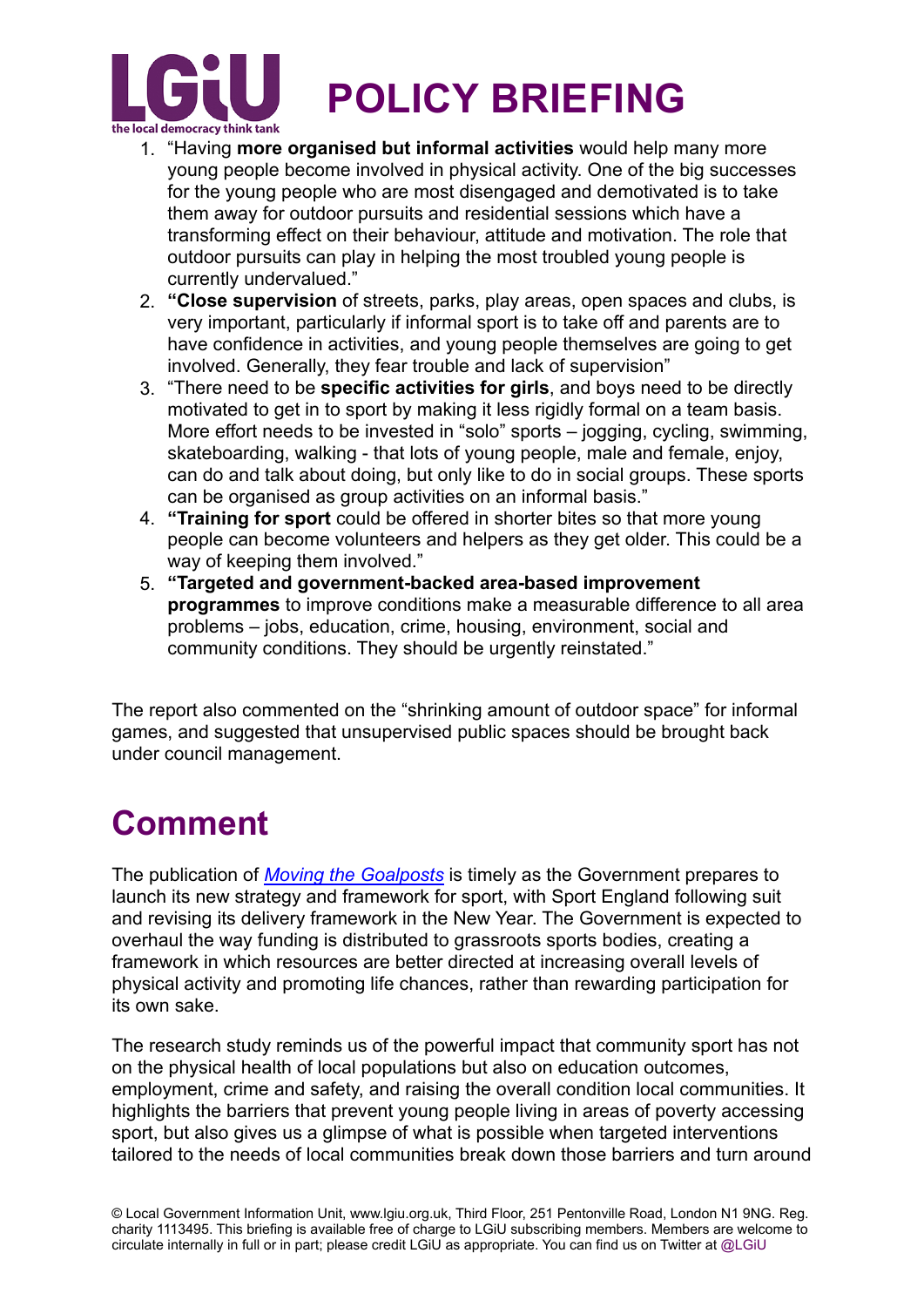

young lives. The research highlights the need for a more needs-led, area-based and consumer-focussed approach to community sport.

The research provides a positive endorsement of the work that schools and colleges are doing to provide young people with access to free and low cost sport, as well as the impact that local authorities have when they provide free and subsidised sport and leisure to young people. But local commissioners should take note of the clear gap in sports provision for young people not in education, training and employment, and young adults aged 18 to 25.

The insight that the research provides on the barriers to girls' participation in sport is also noteworthy, and reminds commissioners of the need to develop a mixedeconomy of provision that is tailored to individual needs, such as a sport that has a social element and solo sports. Encouragingly, the latest Active People Survey data reveals that significant progress has been made in narrowing the gap between men and women's participation. A key finding was that the number of women playing sport and getting active once a week, every week, has increased by 148,700 since June 2015. Linked to this, the number of women playing sport and being active is increasing at a faster rate than that of male participation. The overall gender gap has narrowed slightly, from 1.78 million to 1.73 million.

The report's overall recommendations chime with the local government sector response to the Government's consultation on the new sports strategy. Local authorities, equipped with their unique helicopter oversight of the needs of local communities coupled with increasingly more established commissioning arrangements with health and social care, have an important role to play in each of the recommended areas highlighted above. Central Government has an important enabling role and should, as the [LGA](http://www.local.gov.uk/web/guest/culture-tourism-and-sport/-/journal_content/56/10180/7514840/ARTICLE) have called for, do more to devolve sports funding directly to local grassroots sport programmes.

With the effectiveness of school sports provision highlighted in the research, local authorities should also look to develop effective joint arrangements with schools to ensure young people in poverty can access high quality sports grounds and facilities.

The report also identifies the importance of investing in sport as part of councils' wider preventative agendas with sport and physical activity as an important early intervention that can turn around lives and reduce demand on other key services.